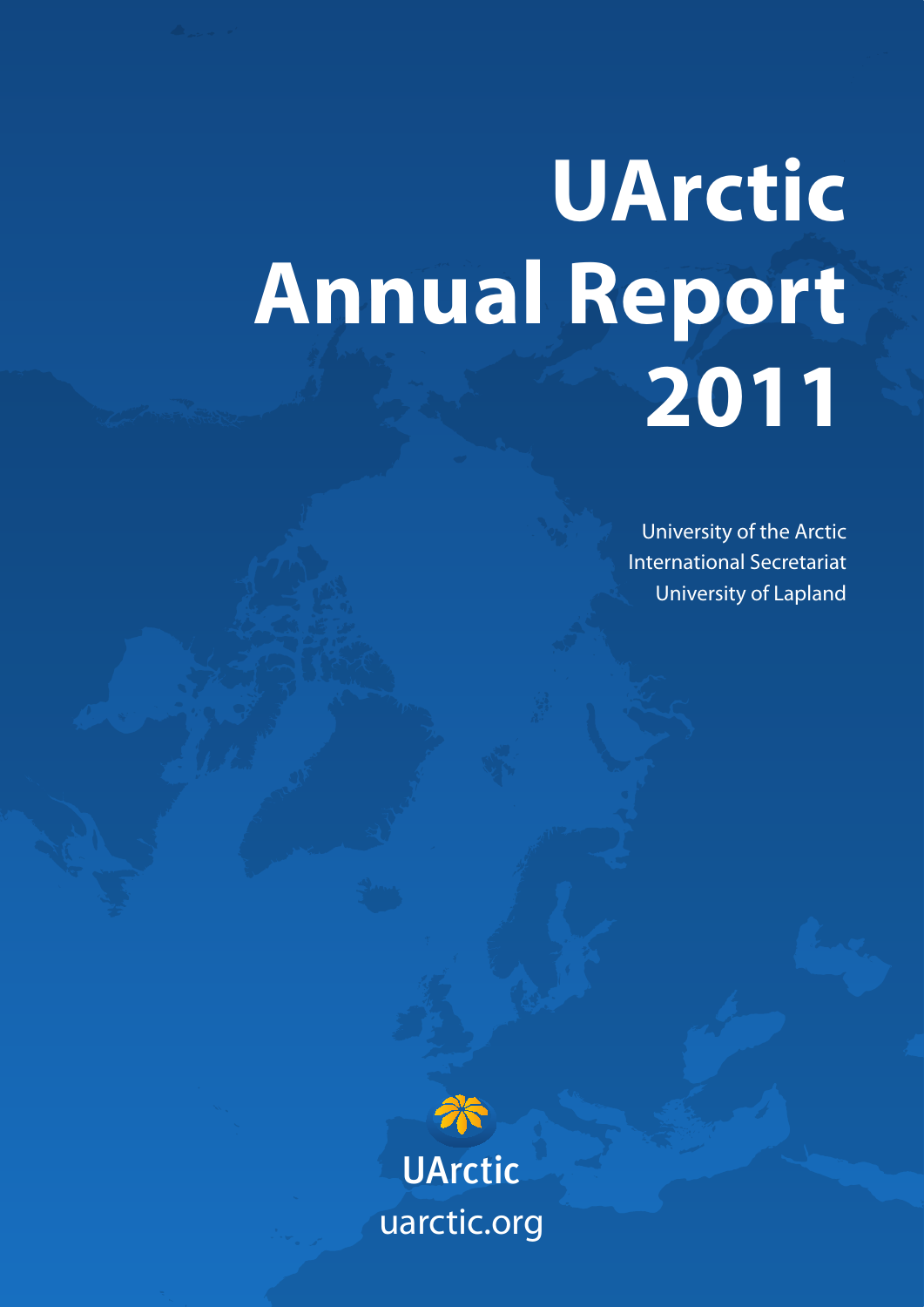

# **UArctic Annual Report for 2011**

# *Governance*

## **Board of Governors**

UArctic's highest decision-making body is the Board of Governors (Board). The Board consists of up to 11 individuals who are nominated by the Council to serve in their personal capacities and act on behalf of UArctic. The Board has the authority and primary responsibility for strategic planning and setting institutional priorities, organizational development and institutional accountability, fundraising, finances, and budgeting as well as public and external relations.

The Board of Governors met in Tromsø, Norway. March 25-27 hosted by the University of Tromsø. The Board reached a number of key decisions on UArctic's future direction. Finance policy was at the centre of the Board's agenda, with the approval of an overall budget and work plan for 2012.

The University of Alaska Fairbanks hosted the University of the Arctic's Board of Governors meeting from Dec 4-6, 2011. Lasse Lönnum of the University of Tromsø was elected as the new Vice Chair of the Board of Governors, replacing Andy Greenshaw who stepped down from the position. The Board also discussed the strategic development of UArctic and decided to conduct a self-evaluation as well as an external review of UArctic in preparation for the planning of UArctic's next Strategic Plan. The Strategic Plan process will be completed in the spring of 2013 and then submitted to Council for final approval.

# **Council**

The Council of the University of the Arctic (Council) consists of representatives of all UArctic member institutions. The Council gives strategic guidance on academic priorities, and acts as a forum for cooperation on the implementation of UArctic programs through member institutions. The Council has the authority and primary responsibility for initiating and overseeing program development and delivery, prioritizing academic programs within the approved program structure, and representing UArctic's members in its overall governance.

The annual Council meeting was hosted in Lapland, Finland in June 2011 by the three members of the Lapland University Consortium (University of Lapland, Rovaniemi University of Applied Sciences, and Kemi-Tornio University of Applied Sciences), in cooperation with the Sámi Education Institute in Inari. The meeting was a celebrations of 10 years of the University of the Arctic since it was launched – also in Rovaniemi – in 2001. In addition to the anniversary celebrations, which culminated in a gala dinner, the theme of the meeting was 'Green Growth'. The centre point of this theme was a Green Growth Seminar featuring speakers Ólafur Ragnar Grímsson (President of Iceland), Hannele Pokka (Permanent Secretary of Finland's Ministry of the Environment), Gustaf Lind (Sweden's Arctic Ambassador), and J. Okalik Eegeesiak (President of the Qikiqtani Inuit Association) as well as a panel of northern scientists. The seminar discussions examined the question of whether a 'Green Growth' opportunity exists for the Arctic, or whether the destiny of the North is to remain an area of resource extraction.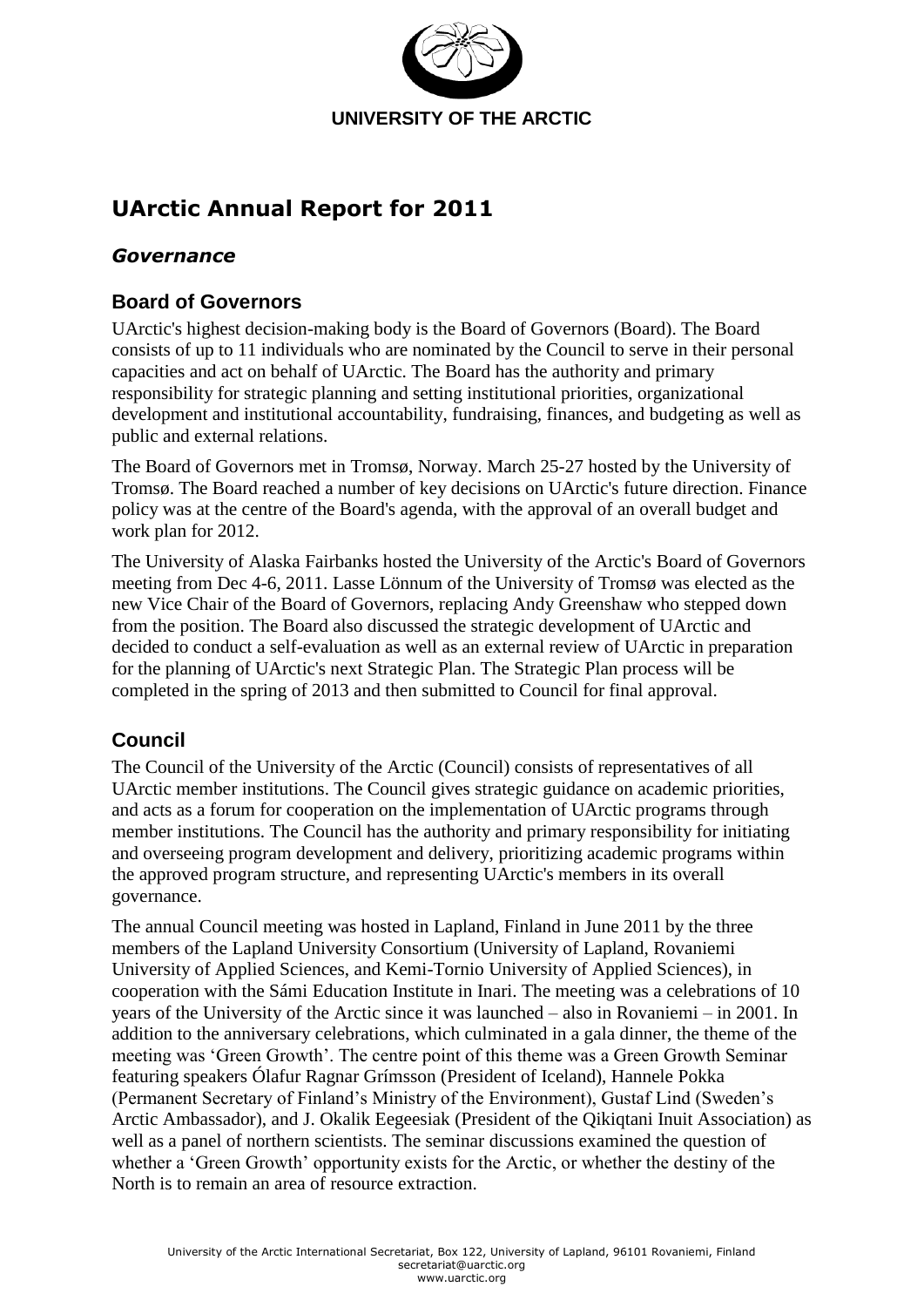Ten new institutions were approved as full members of UArctic, and the first five associate members joined. Associate membership is available for institutions from outside the Arctic states. These additions, together with subsequent mergers and withdrawals of membership bring the current total members to 134.

**New full members:** Aalborg University, Aarhus University, Brandon University, Herzen State Pedagogical University of Russia, Petrozavodsk State University, University of Iceland, University of Oslo, and Ural Federal University, Nenets Agrarian Economic Technical School, and Murmansk Marine Fish Industrial College



**New associate members:** European Centre for the Arctic (University of Versailles Saint-Quentin-en-Yvelines), Hokkaido University, Swedish University of Agricultural Science (Faculty of Forest Sciences), International Polar Foundation, and TELUS World of Science.

| <b>SUMMARY OF CURRENT UARCTIC MEMBERSHIP</b><br>(including new members from Council 2011)<br>Total membership $= 134$ |             |                            |            |              |            |            |            |            |                             |            |   |    |                              |                          |  |           |
|-----------------------------------------------------------------------------------------------------------------------|-------------|----------------------------|------------|--------------|------------|------------|------------|------------|-----------------------------|------------|---|----|------------------------------|--------------------------|--|-----------|
| <b>UARCTIC MEMBERSHIP</b>                                                                                             | <b>Full</b> | Associatel                 | <b>HEI</b> | <b>Other</b> |            |            |            |            | <b>Arctic (8) Countries</b> |            |   |    |                              | Non-Arctic (8) Countries |  |           |
|                                                                                                                       |             | <b>Members   Members  </b> |            |              | <b>CAN</b> | <b>DNK</b> | <b>FIN</b> | <b>ISL</b> | <b>NOR</b>                  | <b>RUS</b> |   |    | SWE USA Belgium France Japan |                          |  | <b>UK</b> |
| <b>Full-Members</b>                                                                                                   | 129         |                            | 96         | 33           | 33         | 6          |            |            | 16                          | 43         | 6 | 10 |                              |                          |  |           |
| Associate members                                                                                                     |             |                            |            |              |            |            |            |            |                             |            |   |    |                              |                          |  |           |
| $Total = 134$                                                                                                         | 129         |                            | 99         | 35           | 34         | 6          |            | 5          | 16                          | 43         |   | 10 |                              |                          |  |           |
| Higher Education Institutions                                                                                         | 96          |                            | 99         | -            | 24         | 6          |            |            | 10                          | 32         | 6 |    |                              |                          |  |           |
| <b>Other Organisations</b>                                                                                            | 33          |                            |            | 35           | 10         |            |            |            | h                           | 11         |   |    |                              |                          |  |           |
|                                                                                                                       |             |                            |            |              |            |            |            |            |                             |            |   |    |                              |                          |  |           |

# **UArctic Rectors' Forum**

UArctic Rectors' Forum is a forum for the leaders of UArctic's higher education institutions.

Leaders of universities and other higher education institutions from across the Arctic region convened in Guovdageaidnu (Kautokeino), Norway for the 5th UArctic Rectors' Forum and for the opening of the UArctic Institute for Circumpolar Reindeer Husbandry: UArctic Ealát Institute. The theme of the 5th Rectors' Forum was, "Indigenous and non-indigenous societies in the North: Challenges for research and Education within UArctic". Rectors and presidents from the eight Arctic countries engaged in key discussions not only with each other, but with indigenous representatives, and northern students. The UArctic Students Forum met back-toback during the Rectors' Forum and presented a student declaration to the assembled university leaders. Special guest, H.S.H. Prince Albert II of Monaco was forced to cancel his participation at the last moment due to a death in the family.

# **External Relations**

UArctic continued to foster a close relationship with the Arctic Council through involvement with the Swedish chairmanship and the Senior Arctic Officials, particularly around issues of Arctic research strategies and continuing the theme of green growth in the Arctic.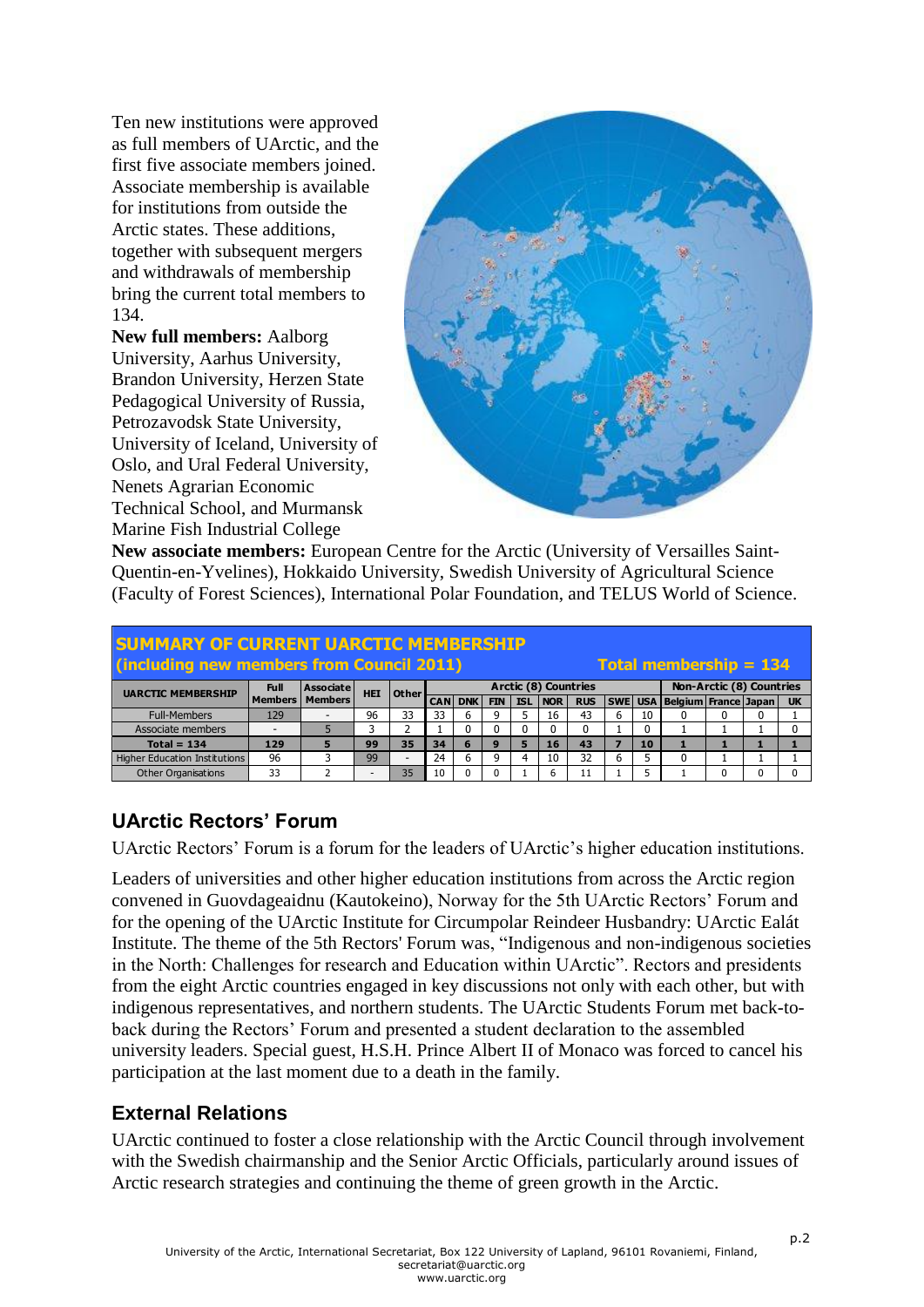Cooperation with the International Arctic Science Committee (IASC), the Arctic Social Sciences Association (IASSA) was formalized with a Memorandum of Understanding (MoU) to work together to strengthen Arctic research. UArctic signed MoUs with the Arctic Frontiers conference to host UArctic meetings in conjunction with that event, and the Yamalo-Nenets Okrug government.

UArctic leadership also continued to engage external partners at the European Union, Nordic Council, United Nations and Standing Committee of Arctic Parliamentarians, with which we have established relationships of trust and cooperation.

# *UArctic as an Organization*

# **UArctic President**

The President serves as the chief executive officer of UArctic, and is responsible for its overall administration and the development and delivery of its programs. Lars Kullerud is the current UArctic President, who is based in Arendal, Norway. The President participates ex officio in meetings of the Council, the Executive Committee, and the Board, and works closely with these bodies to ensure that programmatic activities are initiated and implemented in a timely manner.

# **UArctic Vice President Indigenous**

Jan Henry Keskitalo was appointed as UArctic's first Vice President Indigenous Affairs in June 4, 2010. In his first year in the position, Keskitalo has made considerable progress in refocussing the work of the Indigenous Peoples Issues Committee and ensuring that the indigenous perspective remains present in all UArctic activities. Formal cooperation was also developed with the Permanent Participant Organizations of the Arctic Council, which will be formalized through a Memorandum of Understanding. Together with this committee, the Vice President is working to develop a new set of guidelines and principles that will serve as a working framework for an indigenous paradigm in education for the University of the Arctic and its members.

# **Offices**

UArctic programs are coordinated and delivered through members and administered through many decentralized offices.

- **UArctic President's Office** Arendal, Norway
- **UArctic International Secretariat** Rovaniemi, Finland
- **UArctic Vice-President Indigenous Office** Kautokeino, Norway
- **UArctic Thematic Networks Office**Oulu, Finland
- **UArctic Research Office** Arkhangelsk, Russia
- **UArctic Graduate Studies Office** Fairbanks, USA
- **UArctic Field School Program Office** Longyearbyen, Norway
- **UArctic Undergraduate Studies Office** Yakutsk, Russia
- **UArctic BCS Regional Office** Bodø, Norway
- **UArctic BCS Regional Office** Prince George, Canada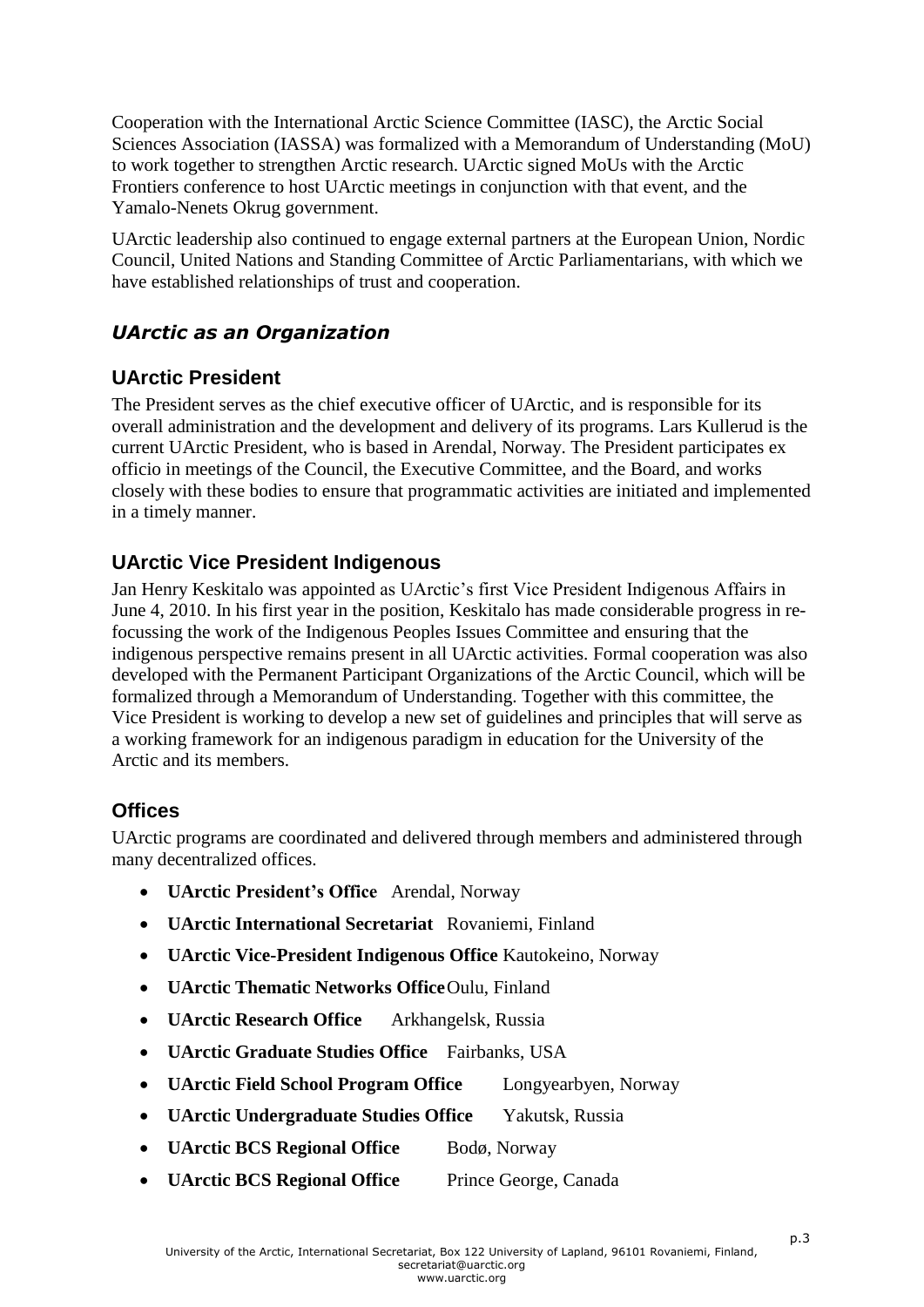- **UArctic north2north Program Office** Alta, Norway
- **UArctic GoNorth Program Office** Tromsø, Norway
- **UArctic International Academic Office** La Ronge, Canada
- **UArctic Russian Information Center** Yakutsk, Russia
- **UArctic Finance Office** Fairbanks, USA
- **UArctic Press Office** Edmonton, Canada

# **Secretariat**

The Secretariat consists of Vice President Administration, Administrative Secretary, Senior Administrator and Information Manager. Long-serving Administrative Secretary Riitta Aikio left the Secretariat in 2011.

The International Secretariat, hosted by the University of Lapland, supports information services across the University of the Arctic network, including the website, UArctic News, study Catalogue, and the annual member survey and activity reporting. The Secretariat is the primary contact for external partners and enquiries, as well as providing support to programs and members where needed.

The continued development of the UArctic news and information service was the main focus of Information Management in 2011, with a communications workshop held during the Council meeting and another following in 2012 at Arctic Frontiers. The UArctic Catalogue also finalized its restructuring, and began collecting course and program information from members.

The UArctic News service continues to be an important means of sharing information of common interest across the network, and with our external partners. In 2011, over 500 news stories were published. The News is published on the website, and to RSS subscribers, as well as sent monthly as the Shared Voices newsletter to over 2600 subscribers.

A major restructuring of the program and member reporting process began in 2011, with the plan to drastically reduce the need for the previous 'member survey'. The plan, being trialed in 2011-2012, will see activity reports generated from UArctic News stories that form the basis of reporting for each unit and Strategic Area. Members will still be responsible for regularly updating their member profile and contact information.

# *Undergraduate Studies*

The Undergraduate Studies strategic area has responsibility for overseeing the delivery and development of one of UArctic's key education programs, Circumpolar Studies. Together with the International Academic Office which tracks student completion, and a set of regional coordination offices, the Office of Undergraduate Studies, hosted by the University of Saskatchewan, coordinates this strategic area.

The stability of the Circumpolar Studies program and the Office of Undergraduate Studies was put at risk by the decision by the Government of Canada to dramatically cut funding to the University of the Arctic. This decision will have an impact on not only the ability of Canadian students to participate in UArctic programs, but also on thousands of other students around the circumpolar world who benefited from the program. In reaction to this decision, UArctic immediately took steps to ensure the continuity of service of Circumpolar Studies.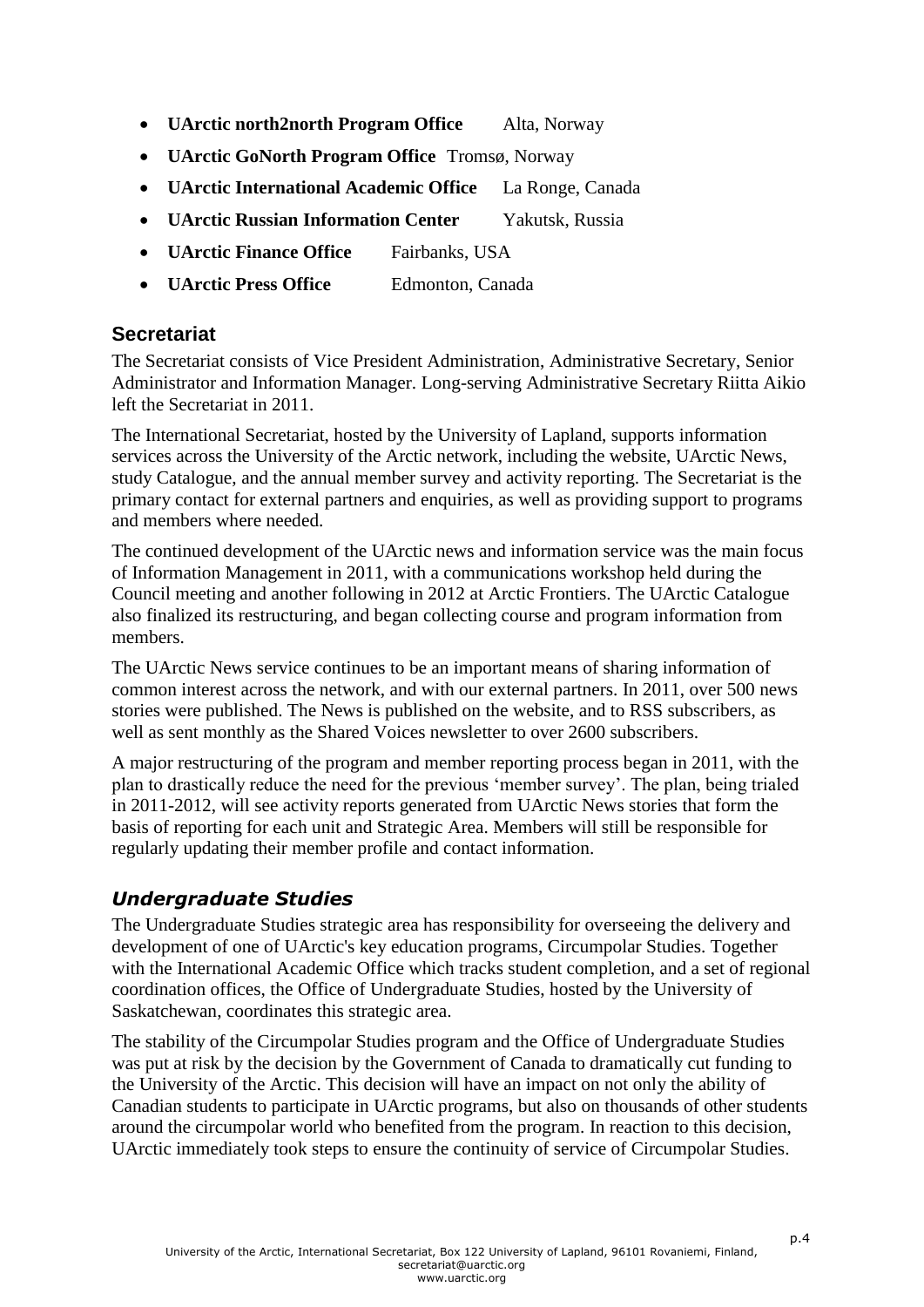A Memorandum of Understanding between North-Eastern Federal University (NEFU) and the University of the Arctic during the Board of Governors meeting in Fairbanks on Dec 5, 2011.The MoU addresses NEFU's hosting of UArctic's Undergraduate Office, and Claudia Fedorova becomes UArctic's new Dean of Undergraduate Studies.

The International Academic Office is hosted by Northlands College, La Ronge, Saskatchewan, Canada. The IAO acts as the central information service for students and institutions participating in the Circumpolar Studies program. The IAO conducts the registration and transcript process for all International Online Courses and issues completion documents for all graduates.

*Confirmation of Completion:* completing a Bachelor degree with the Circumpolar Studies seven core courses and an Advanced Emphasis.

| <b>UArctic Graduates 2006-2011</b> |            |             |       |  |  |  |  |  |  |  |
|------------------------------------|------------|-------------|-------|--|--|--|--|--|--|--|
| Year                               | Completion | Achievement | Total |  |  |  |  |  |  |  |
| 2006                               | 17         | N/A         | 17    |  |  |  |  |  |  |  |
| 2007                               | 19         | N/A         | 19    |  |  |  |  |  |  |  |
| 2008                               | 38         | 8           | 46    |  |  |  |  |  |  |  |
| 2009                               | 27         | 12          | 39    |  |  |  |  |  |  |  |
| 2010                               | 44         | 9           | 53    |  |  |  |  |  |  |  |
| 2011                               | 21         | 7           | 28    |  |  |  |  |  |  |  |
| Total                              | 166        | 36          | 202   |  |  |  |  |  |  |  |

*Confirmation of Achievement:* completed the entire seven Circumpolar Studies courses.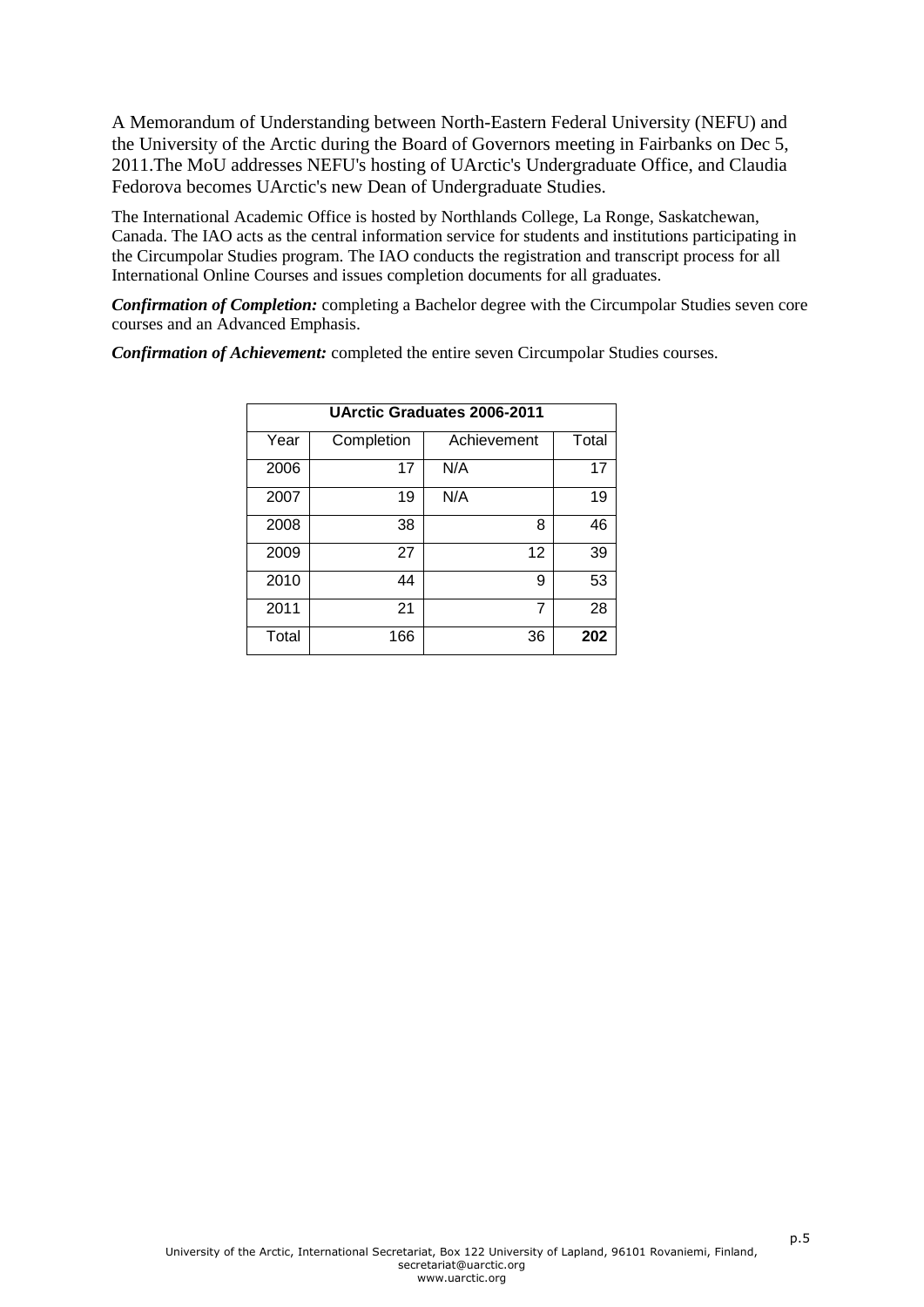In 2011, **312** students registered in **International Online Courses** from twenty-three member institutions:

| Yukon College<br>University of Nordland<br>University of Northern British<br>Columbia<br>University of Alaska Fairbanks<br>University of Manitoba<br><b>Finnmark University College</b><br>Lakehead University<br>University of Saskatchewan |
|----------------------------------------------------------------------------------------------------------------------------------------------------------------------------------------------------------------------------------------------|
|                                                                                                                                                                                                                                              |
|                                                                                                                                                                                                                                              |
|                                                                                                                                                                                                                                              |
|                                                                                                                                                                                                                                              |
|                                                                                                                                                                                                                                              |
|                                                                                                                                                                                                                                              |
|                                                                                                                                                                                                                                              |
|                                                                                                                                                                                                                                              |

| Students Registered in International Online - 2011                    |                  |
|-----------------------------------------------------------------------|------------------|
| <b>Arctic State Institute of Culture and Art</b>                      | 1                |
| <b>Aurora College</b>                                                 | 13               |
| <b>Baikal State University</b>                                        | 6                |
| <b>Center for Circumpolar Studies</b>                                 | 1                |
| <b>Lakehead University</b>                                            | 52               |
| <b>Norilsk Industrial Institute</b>                                   | 6                |
| <b>North-Eastern Federal University</b>                               | 39               |
| Northern (Arctic) Federal University                                  | 21               |
| <b>Northlands College</b>                                             | 19               |
| <b>Nunavut Arctic College</b>                                         | 1                |
| <b>Open Learners</b>                                                  | 13               |
| <b>Oulu University of Applied Sciences</b>                            | 9                |
| Sakha Republican Teachers' Retraining<br>Institute                    | 2                |
| <b>Syktyvkar State University</b>                                     | 1                |
| <b>Technical Institute North Eastern Federal</b><br><b>University</b> | 12               |
| <b>Ukhta State Technical University</b>                               | 4                |
| <b>University of Alaska Fairbanks</b>                                 | 3                |
| University of Helsinki                                                | 1                |
| <b>University of Manitoba</b>                                         | 18               |
| University of Northern British Columbia                               | 29               |
| <b>University of Saskatchewan</b>                                     | 15               |
| <b>University of Turku</b>                                            | 13               |
| <b>Yakutsk Agricultural Academy</b>                                   | 1                |
| <b>Yukon College</b>                                                  | 32               |
| 2011 TOTAL                                                            | $\overline{312}$ |

## *Graduate Studies*

UArctic's Graduate Studies strategic area seeks to foster and assist in the development of high-quality, joint, and parallel graduate and postgraduate program activities.

Rich Boone, University of Alaska Fairbanks (UAF), was appointed as Dean of the UArctic Graduate Area in June 2011. Previously Pierre Andre Forest at the University of Lapland and Larry Duffy at UAF shared the leadership of the Graduate Area. Boone's activities were carried out on a reduced basis through the end of 2011, as he took a term position at the U.S. National Science Foundation on detail from UAF.

Graduate Area activities included University of the Arctic Endorsement of two multiinstitutional, Arctic collaborative Master's degree programmes: the Comparative Social Work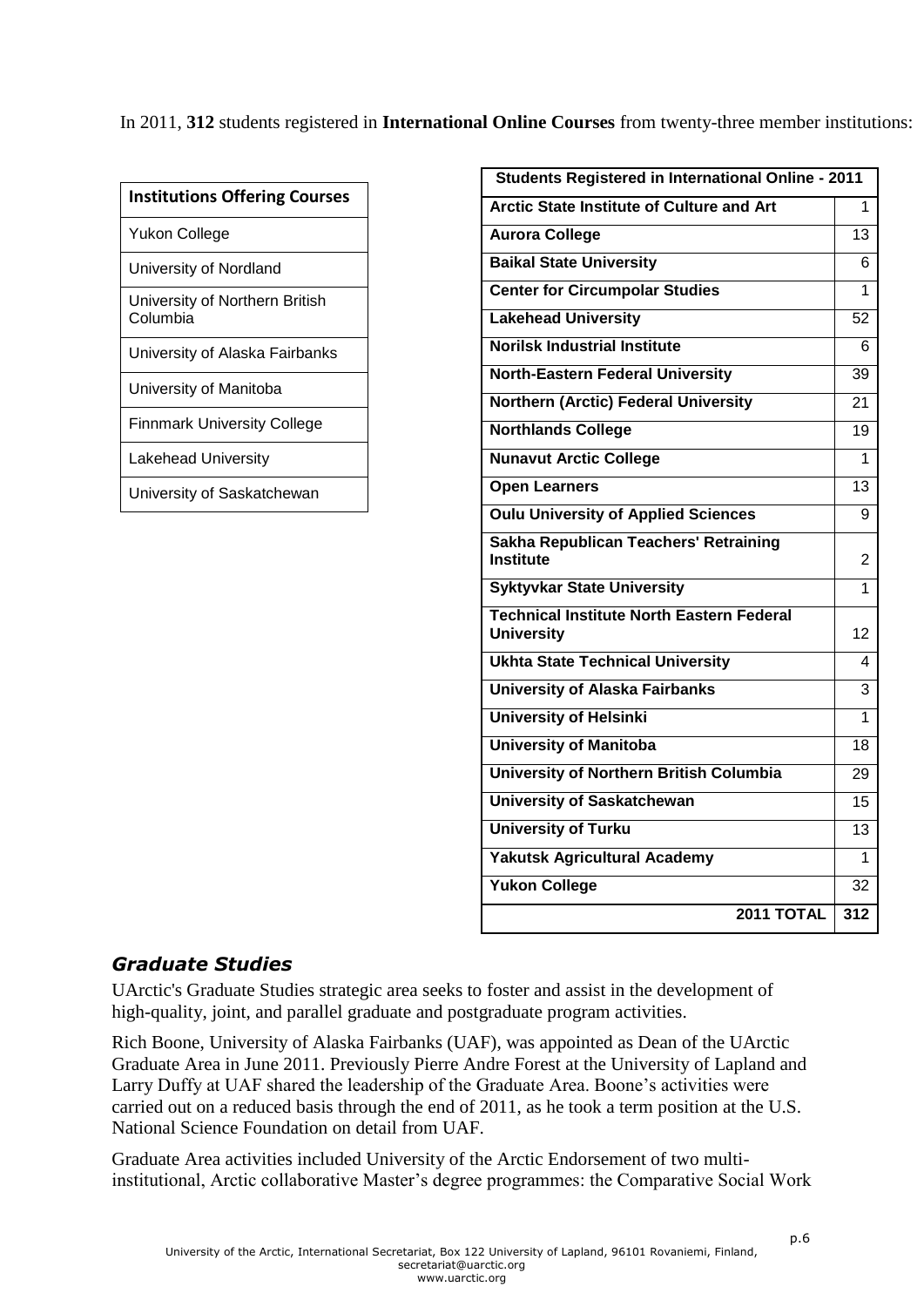programme led by the University of Lapland, Finland and the Northern Tourism programme led by Finnmark University College, Norway. The two universities each have collaborated with several international UArctic partner institutions to develop the programmes and, with their partners, will share the programme delivery. Institutional partners collaborating with the University of Lapland include the Northern Arctic Federal University, Karelian State Pedagogical University, Petrozavosk State University, the Murmansk Humanities Institute, Murmansk State Technical University (Russia); and the University of Oulu (Finland). The University of Lapland programme is offered through the Barents Cross Border University; institutional partners include the University of Oulu and University of Lapland (Finland); Umeå University (Sweden); the University of Northern British Columbia and Lakehead University (Canada); and the University of Iceland and University of Akureyri (Iceland).

#### **Master's Studies**

The UArctic Endorsement certifies that the Master's programmes have been developed and are jointly delivered by UArctic member institutions from at least two countries, include a knowledge generation/research base, contain an integrated mobility component, are northern relevant, and provide insights into traditional forms of indigenous knowledge and perspectives. Students may receive their degrees from a partner institution or from the lead institution depending upon the programme.

#### **Graduate Studies and Field School**

Other UArctic Graduate Area activities included collaboration with APECS to develop a joint study catalogue database of polar graduate programmes as part of the UArctic Catalogue and cross-linked to the APECS website. The 2011 Field School at UNIS in Svalbard, Norway was the main activity of the UArctic Field School program. The database, which has grown to over 40 graduate programmes, provides prospective students with descriptions of the programmes, with application deadlines, research themes, and financial information. Finally, at the Secretariat Office work continued to update the searchable UArctic Catalogue to include information on Arctic graduate courses and programmes.

# *Knowledge and Dialogue*

*Mimir* seeks to ensure that Arctic research meets the needs of Northern communities by ensuring that University of the Arctic members and their community partners are actively involved in Northern research initiatives.

The new UArctic Research Office was established at the Northern (Arctic) Federal University in Arkhangelsk, with the appointment of Marina Kalinan as Director. The Research Office was launched during the Arctic 2nd International Arctic Forum "The Arctic: Territory of Dialogue", Sept 21-23, 2011. The establishment of a research office is a critical step in creating a collective capacity for UArctic members to coordinate northern research.

In January the lead of the Knowledge and Dialogue strategic area participated in the Thematic Networks meetings in Kilpisjarvi.

In June Chris Southcott represented UArctic at the International Congress of Arctic Social Science (ICASS) in Akureyri, Iceland. He was also elected to the Executive Council of the International Arctic Social Science Association at these meetings.

The Executive of the Board of the University of the Arctic's new Research Office held their first meeting in October in Oslo. Chris Southcott of Lakehead University is the Chair of the Board with Øyvind Paasche of the University of Bergen and Maria Kalinina as Vice-Chairs. Lars Kullerud, President of the University of the Arctic, also attended the meeting. The Board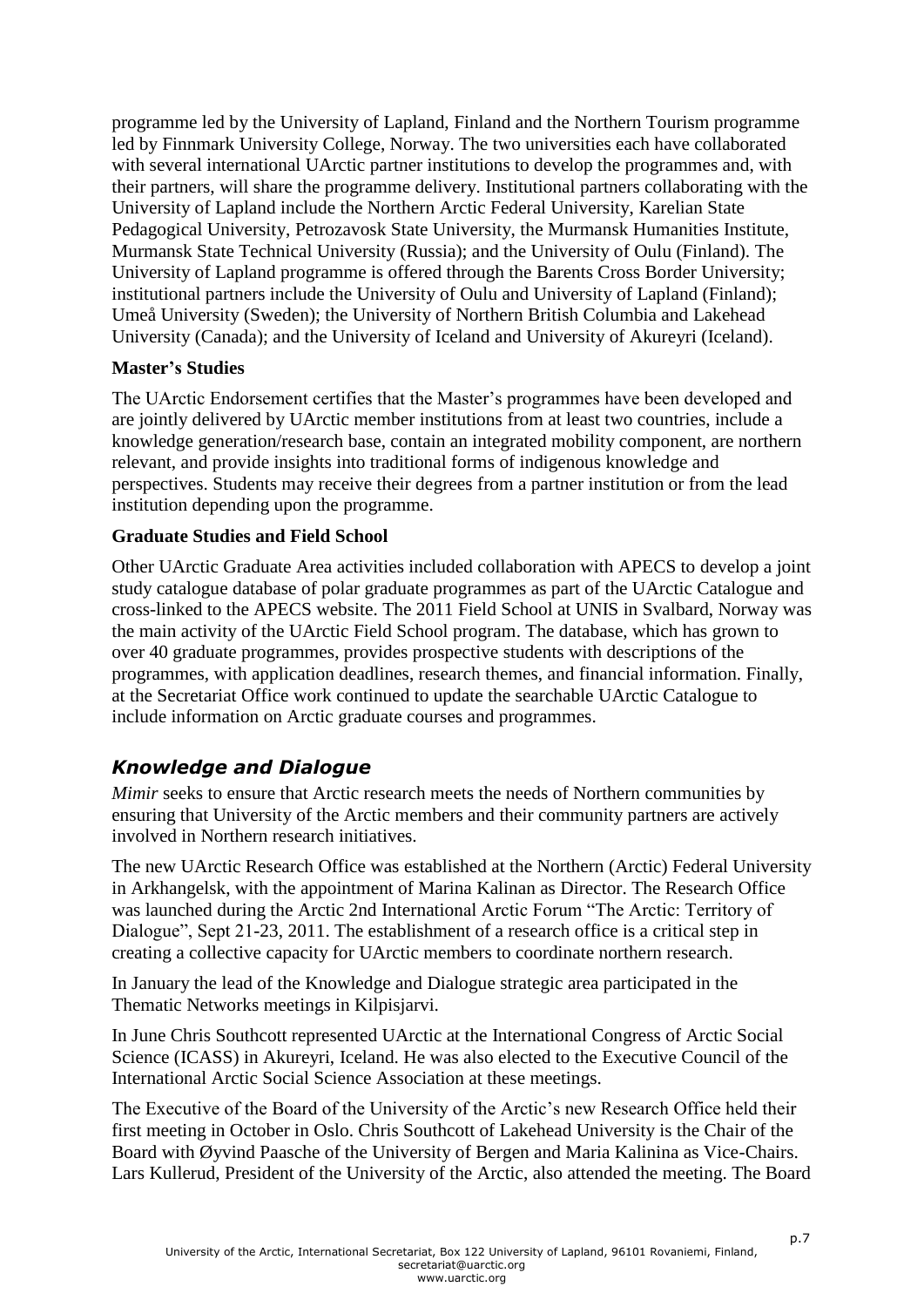Executive meeting follows up on the successful opening of the University of the Arctic's Research Office at the Northern (Arctic) Federal University in Arkhangelsk on September 22 in the presence of Ólafur Ragnar Grímsson, President of Iceland and Russian parliamentarian and well-known Arctic explorer Artur Chilingarov.

Following the meetings in Oslo, Chris Southcott represented the UArctic at the Arctic Futures Conference hosted by the International Polar Foundation in Brussels.

In addition to the above activities both the President and the Lead and the Vice-Chairs participated in planning related to IPY follow-up activities, the Arctic Resilience Report proposal, the International Polar Decade proposal, and ICARP III. the suggested creation of UArctic Chairs, and the Montreal IPY Conference. Members of Mimir also discussed the development of a series of short filmed talks, similar to the TED talks, that would be used to further the objectives of UArctic and its members.

## *Mobility*

The overall goals for the Mobility strategic area are to develop an understanding of the quality mobility brings to education and research within the framework of UArctic and to enhance the attractiveness of the north in the north and outside the north. This strategic area consists of two units, the students exchange program north2north and the teacher exchange program northTREX.

## **north2north**

The north2north program embraces all student exchanges within the University of the Arctic. A special north2north scholarship program has been established under and students placed in a north2north exchange can, for most countries, apply for a north2north scholarship and/or a travel grant, but also apply for funding from other scholarship opportunities. The north2north Student Mobility Program has also at its disposal a number of north2north tuition waivers offered by member institutions in North America.

The main activity of the north2north mobility program has focussed on student mobility between the Nordic countries and North America. This activity is funded partly by government grants from governments, partly by tuition waivers from US (Alaskan) and Canadian universities. Each of the Nordic countries have a national program which funds north2north student exchange for outgoing national students, and to a certain extent also incoming students to their respective universities. Organizing these exchanges is the task of each north2north National Agency.

The allocation of waivers from the North American institutions has been undertaken by the International Coordination Office, after consultations with the National Agencies of the Nordic countries.

The situation in Canada needed some attention as the federal funding of UArctic was terminated. Consequently there was no funding of a national agency, and the scholarship scheme for outgoing Canadian students was ended. This brought uncertainty as to whether the whole program would collapse, since the Canadian contribution is of critical importance. Fortunately the Canadian institutions in unison decided to continue to contribute with the tuition waivers. There is however a risk that an unbalance will develop between ingoing and outgoing north2north students because of lack of scholarships for Canadian students, which in the long run will demotivate Canadian institutions to continue the arrangement with tuition waivers. This situation should be addressed in the coming year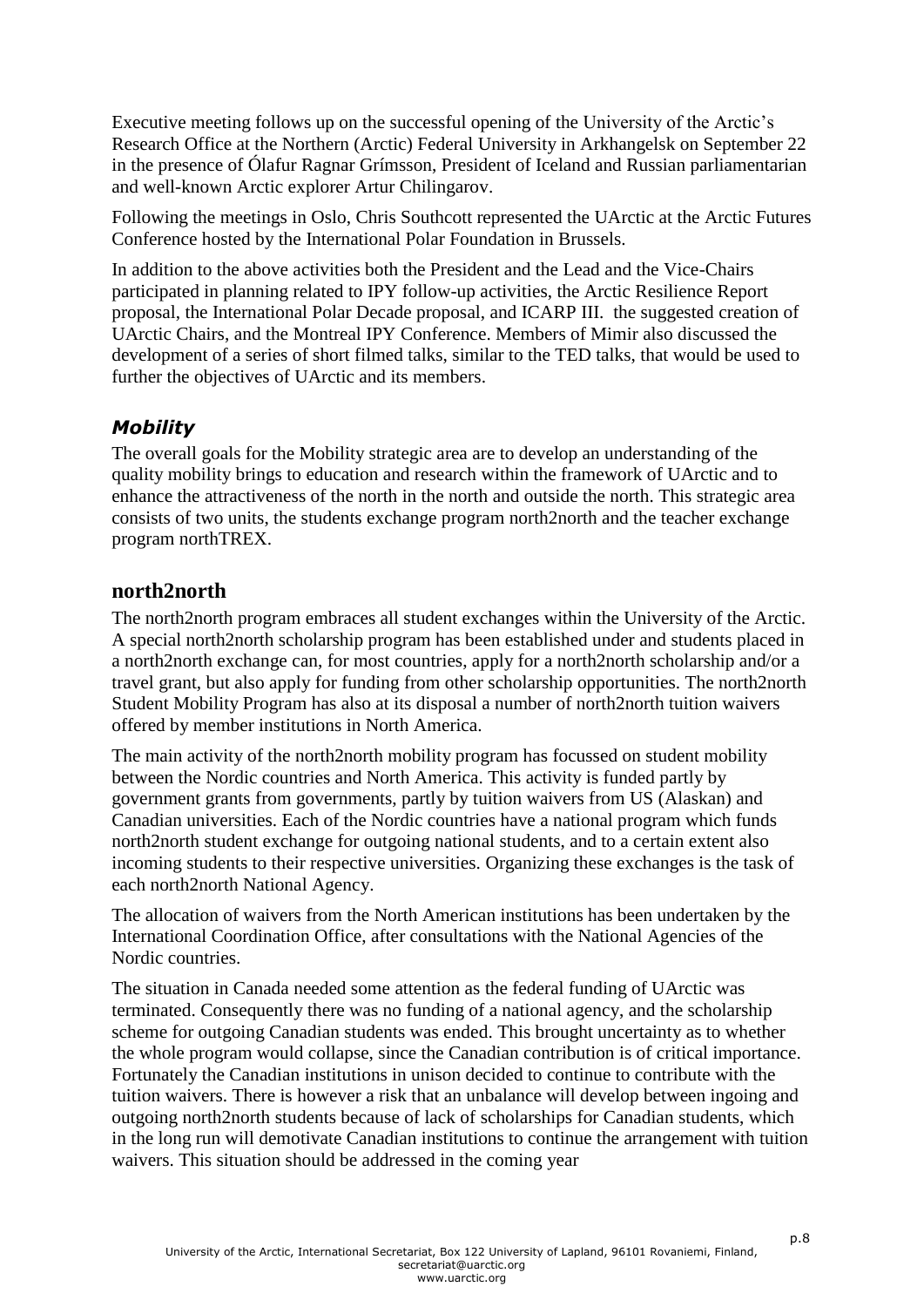| <b>HOST</b><br><b>COUNTRIES</b> | Norway         |          | Sweden   Finland   Iceland   Canada   USA |                |               |       | Russia           | 2011            |
|---------------------------------|----------------|----------|-------------------------------------------|----------------|---------------|-------|------------------|-----------------|
| <b>HOME</b><br><b>COUNTRIES</b> |                |          |                                           |                |               |       |                  | <b>Outgoing</b> |
| <b>Norway</b>                   | $\theta$       | $\theta$ | $\theta$                                  | $\overline{2}$ | 12            | 0     | 20               | 34              |
| <b>Sweden</b>                   | $\theta$       | $\theta$ | $\theta$                                  | $\theta$       | 9             | 3     | $\theta$         | 12              |
| <b>Finland</b>                  | $\theta$       | $0^*$    | $\theta$                                  | $2*$           | $24*$         | $3*$  | $4*$             | $33*$           |
| <b>Iceland</b>                  | $\theta$       | $0^*$    | $0^*$                                     | $\theta$       | $1*$          | $0^*$ | $0^*$            | $1*$            |
| Canada                          | $\theta$       | $1*$     | $4*$                                      | $0^*$          | $\theta$      | $0^*$ | $0^*$            | $5*$            |
| <b>USA</b>                      | $\overline{2}$ | 6        | $\overline{2}$                            | $\theta$       | $\mathcal{I}$ | 0     | $\boldsymbol{l}$ | 12              |
| Russia                          | 33             | $10*$    | $14*$                                     | $0^*$          | $0^*$         | $0^*$ | $\theta$         | $57*$           |
| Incoming                        | 35             | $17*$    | $20*$                                     | $4*$           | $47*$         | $6*$  | $25*$            | 154             |

In spite of the lack of funding for Canadian National Agency, Chris Southcott of Lakehead University has taken the responsibility of doing some coordinating work among the Canadian institutions. In Russia there is a lack of such an agency, and with many individual universities seeking information and applying for exchange opportunities this reduces the possibility of having a systematic and coordinated approach towards the Russian institutions.

Unfortunately the quality of the reports on the activity is very variable between the different countries, so the following statistics are in some cases very approximate based on available data.

#### **Table 1 north2north Student Mobility Between Countries 2011**

#### **Table 2:** *n***orth2north student mobility; total number of exchanges 2002-2011**

| Year             | 2002 | 2003 | 2004 | 2005 | 2006 | 2007 | 2008 | 2009 | 2010 | 2011 |
|------------------|------|------|------|------|------|------|------|------|------|------|
| <b>Exchanges</b> | 16   | 30   | 85   | 101  | 133  | 100  | 109  | 167  | 197  | 154  |

The total number of 154 is a 22% decrease from last year. The overall impression since the program started is that there has been a steady increase in the number of exchanges.

\*all the figures here are very rough estimates

## *Thematic Networks*

UArctic's Thematic Networks foster issues-based cooperation within networks which are focused but flexible enough to respond quickly to topical Arctic issues. They form a natural framework for development of UArctic education and research providing an optimal structure for increasing the knowledge generation and sharing across the North.

Four new thematic networks were endorsed in the council meeting in June 2011:

- Thematic Network on Arctic Law; host University of Lapland, Finland, Timo Koivurova.
- Thematic Network on Sustainable Arts and Design; host University of Lapland, Finland, Prof. Timo Jokela
- Thematic Network on Managing Small and Medium-sized Enterprises (SMEs) in the North; Harstad University College, Norway, Svein Johansen [presentation]
- Thematic Network on Environmental Training and Education for Sustainable Development of the Arctic (NETESDA); Syktykvar State University, Russia, Olga Bakhireva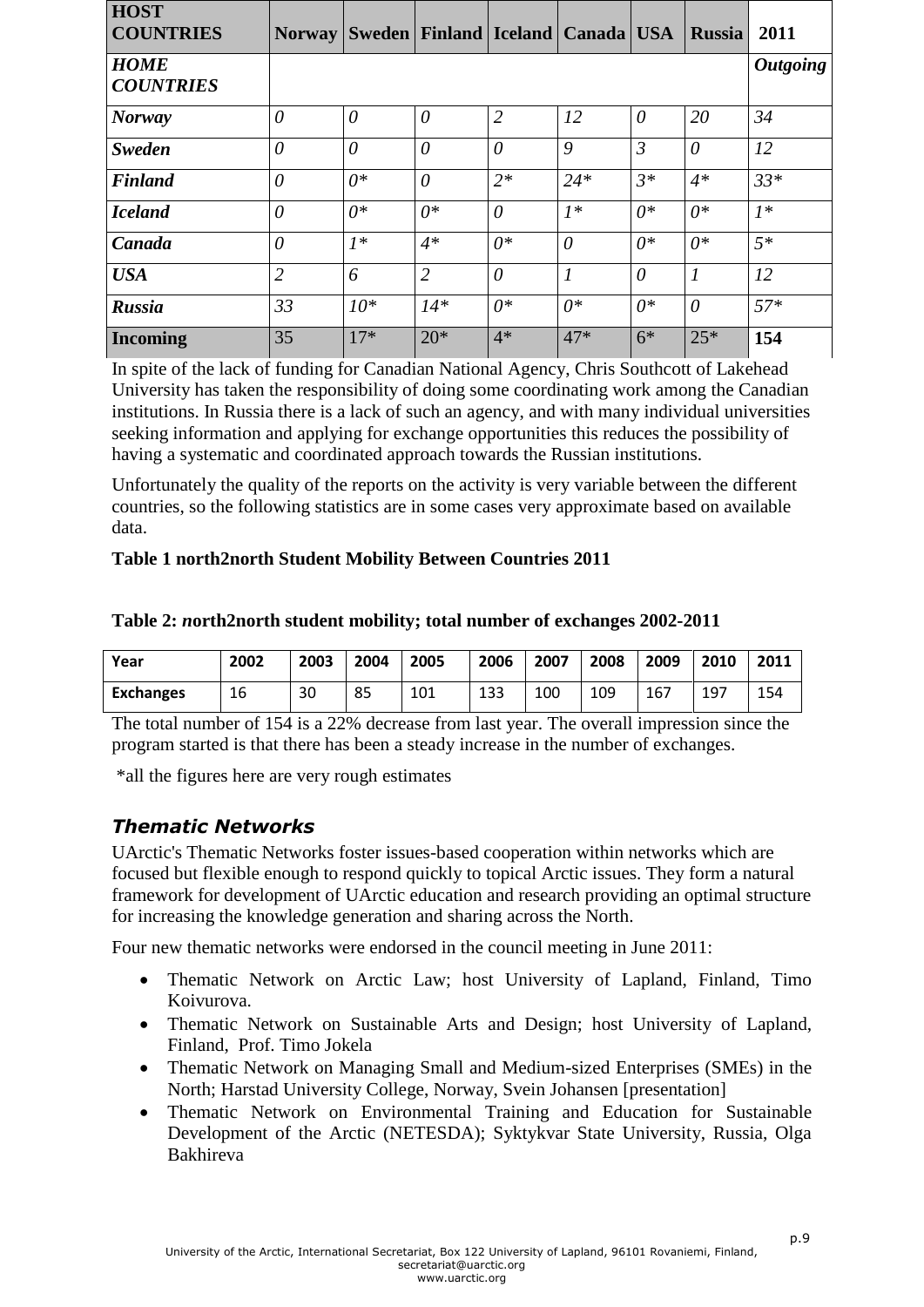

The research activities including joint publications and conferences and workshops increased quite a lot from 2010. Of course the number of networks also increased but the networks which were mostly responsible of increased activity are older ones. All together thematic networks hosted 13 seminars and workshops and 6 international symposiums and conferences. From these seven publications were produced, most of them also as an electronic publications. Some of the conferences have become annual events, such as Garcia conference which theme in 2011 was Sport, Tourism and Place Development and Calotte Academia with title: From

Circumpolar Stability toward Nordic Peace in 2011. Garcia conference is organized by Thematic Network on Local and Regional Development and Calotte Academia Thematic Network on Geopolitics and Security. In 2011 one other big effort was made by Thematic Network on Social Work which organized their first international conference Social Work in the High North.

Education is very much linked to the research and within thematic networks the education is mostly held at the graduate level. First UArctic endorsed Master's was master's program on Tourism, initiative by Thematic Network on Tourism. In addition the Master's program in health and wellbeing in the circumpolar Area, activity by Thematic Network on Health and Well-being in the Arctic (formerly Arctic medicine) and Northern Governance continued their enrollment. The health and well-being Master's program has had its first graduates and is already running a second set of student. Thematic Network on Social Work was also organizing international Master's courses and is developing a joint program.

In addition to new program developments, student exchange has been going on between the partners and new funding has been granted for graduate students. As an example TN on Global Change and TN on Health and Well-being were jointly granted for three year funding (2010-12) from NordForsk Top Level Research Initiative network for PhD training courses on People and Ecosystems in a Changing Environment. In 2011 two PhD training courses were organized with this funding. Co-operation with these two thematic networks is continuing and new initiative is the UArctic PhD program on Health and Well-being in the Arctic which was granted Nordic Arctic co-operation funding in spring 2012.

Project Arctic Virtual Learning Tools by TN on Global Change in co-operation with other UArctic areas and Arctic organizations finalized its Arctic online learning platform with electronic library, virtual learning tool platform and other features, all found at the one website [\(www.vlt.is\)](http://www.vlt.is/). The electronic publications produced by thematic networks will be added to the electronic library with open access to all UArctic members.

Individual activity summaries follow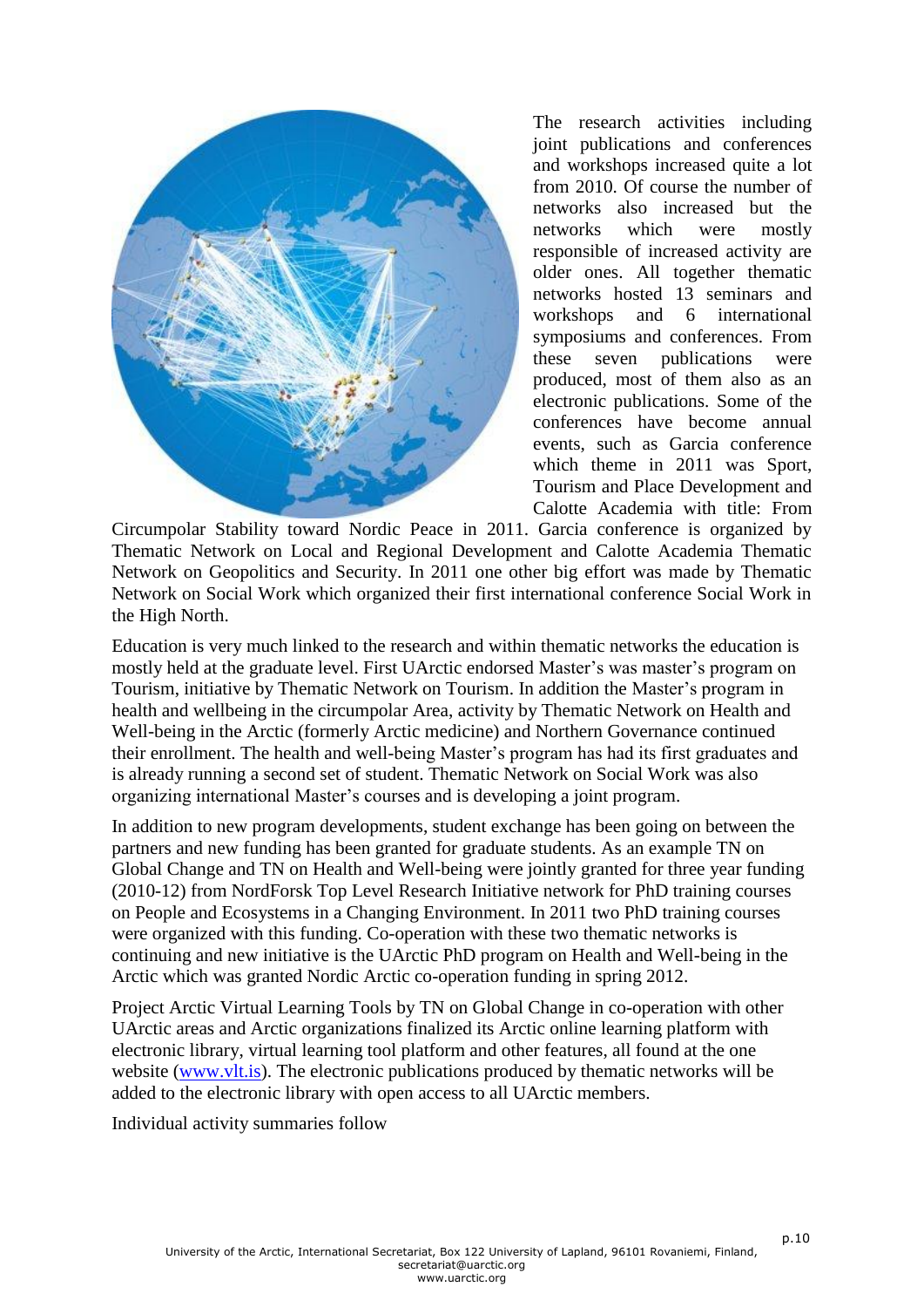# **Arctic Coastal and Marine Issues**

- Build up an Arctic Coastal and Marine Management Network of teachers, researchers and students.
- Symposium on Cod Aquaculture, August 2011
- Developing and marketing field schools in the field
- Developing a study kit on Coastal and Marine issues for the Bachelor of Circumpolar **Studies**

# **Arctic Engineering and Science**

- Student exchange via on campus, on-line education and/or international semester in **Greenland**
- Ph.D. course in "Frost in Geotechnical Engineering" at the Luleå University of Technology
- On-line courses offered in at the University of Alaska Anchorage:
- International Semester in Greenland by the ARTEK of Danish University of Technology
- Development of shared learning materials

# **Arctic Law**

- Organizing seminars and conferences and in order to disseminate Arctic legal knowledge.
- Development of legal education programmes, including the masters programme that will commence during 2012 in the Faculty of law of the University of Lapland (where we will organize the specialisation on Arctic law) and helping out in organizing the Polar Law Masters Programme
- Facilitating the preparation of joint funding applications.

# **Arctic Sustainable Arts & Design**

- Host a biannual symposium on arts, design and visual culture education in the Arctic;
- Support joint presentations at national and international seminars and congresses
- Initiate collaborative workshops and seminars for students, teachers and researchers across the Arctic
- Promote educational collaboration in the fields of arts, design, visual culture and craft education, for example through joint educational programmes
- Instigate exhibitions, events and publications
- Initiate and oversee joint research projects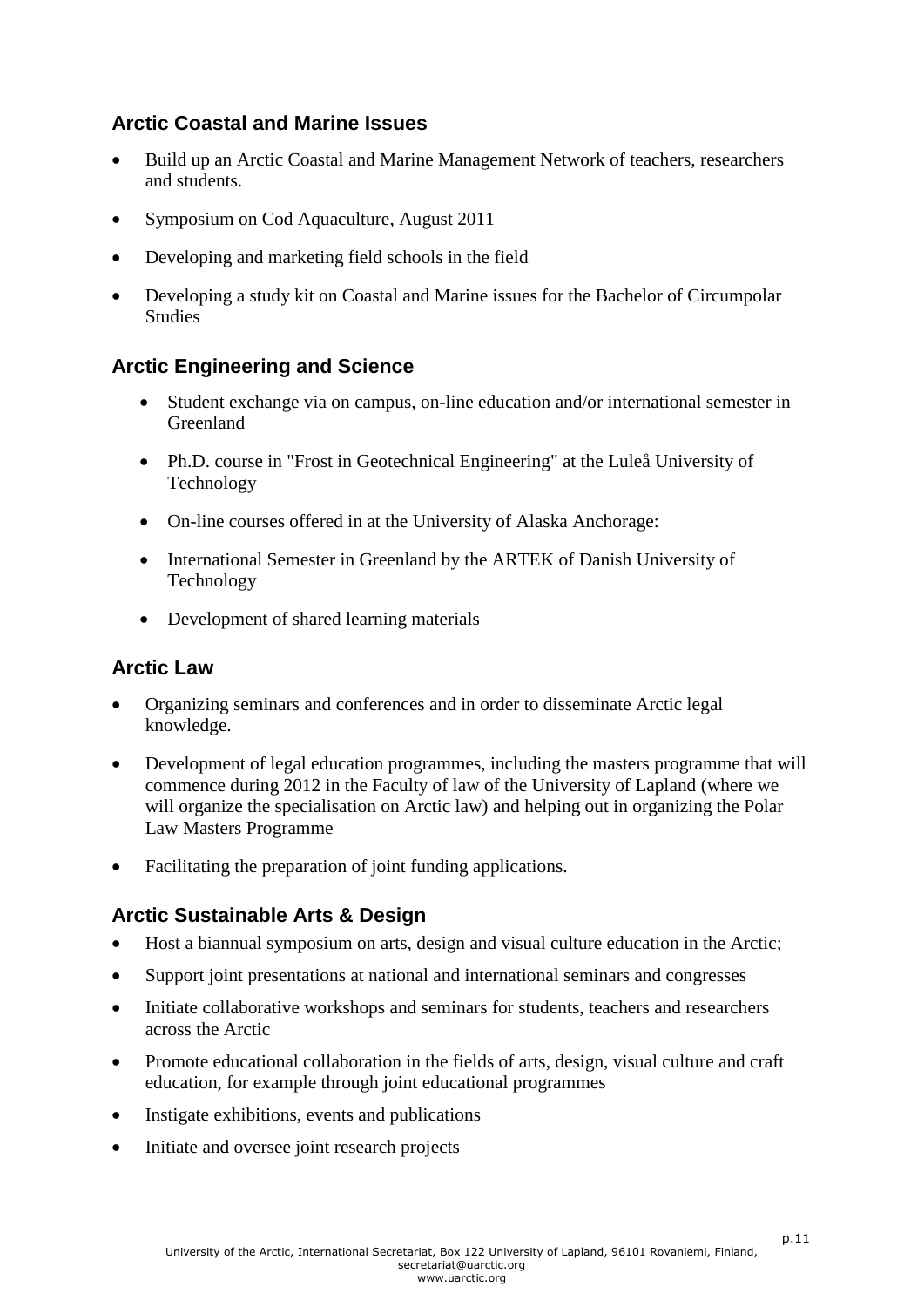Support the development of context-sensitive research methods and arts & design practices in the Arctic

# **Digital Media and Media Arts**

- Workshops, art installations, student and teacher exchange, aiming for a crossdisciplinary joint degree (minor) program in the future.
- Student workshop and installation at UArctic 10 Years celebrations
- Planning of workshop during Rovaniemi Design week, February 2012

# **Distance Education and e-Learning**

- Share experience from E-learning with members of the TN
- Identify the relevant challenges and problems in the field of E-learning in the Arctic countries Facilitate student and teacher exchange
- Facilitate collaborative research projects, conferences, and publications in the area of Elearning.
- Send applications for funding the network and activities within the network.

# **Energy in New Time**

- Activities in the field of research:
	- o Research projects: NAREC [\(www.narec.no\)](http://www.narec.no/); "Logistics in the High North"
	- $\circ$  Internship of master students writing Master theses at each other's universities
	- o Exchange of researchers and internship of PhD students and researchers from ENT TN member institutions
- Activities in the field of education:
	- o Joint programs and joint courses at graduate level: "Energy in a New Time" Catalog; Master of Science in Sustainable Management [\(http://www.hhb.no/msc\\_sm\\_nor\)](http://www.hhb.no/msc_sm_nor); weekly summer course "Business Practice in Norway"; "Business in the High North" and other joint and short term courses
- Conferences and workshops examples:
	- o Annual Arctic Dialog and Sea study Tour (www.hhb.no/ast)
	- o Anniversary Seminar "Perspectives on Cooperation between Norway and Russia": 20 years of Cooperation between Bodø Graduate School of Business at University of Nordland and Russian Universities [\(http://www.hhb.no/index.php?ID=18386&lang=nor&displayitem=809&module=communicator\)](http://www.hhb.no/index.php?ID=18386&lang=nor&displayitem=809&module=communicator)
	- o International Conference "Synergies of Innovations in developing Oil & Gas Industry" [\(http://www.hhb.no/index.php?ID=17849&lang=nor&displayitem=672&module=communicator\)](http://www.hhb.no/index.php?ID=17849&lang=nor&displayitem=672&module=communicator)
	- o Synergies: Industry, Education and Research "Challenges and Opportunities in Light of 20 Years Cooperation Norway-Russia" [\(www.hhb.no/anniversary\)](http://www.hhb.no/anniversary)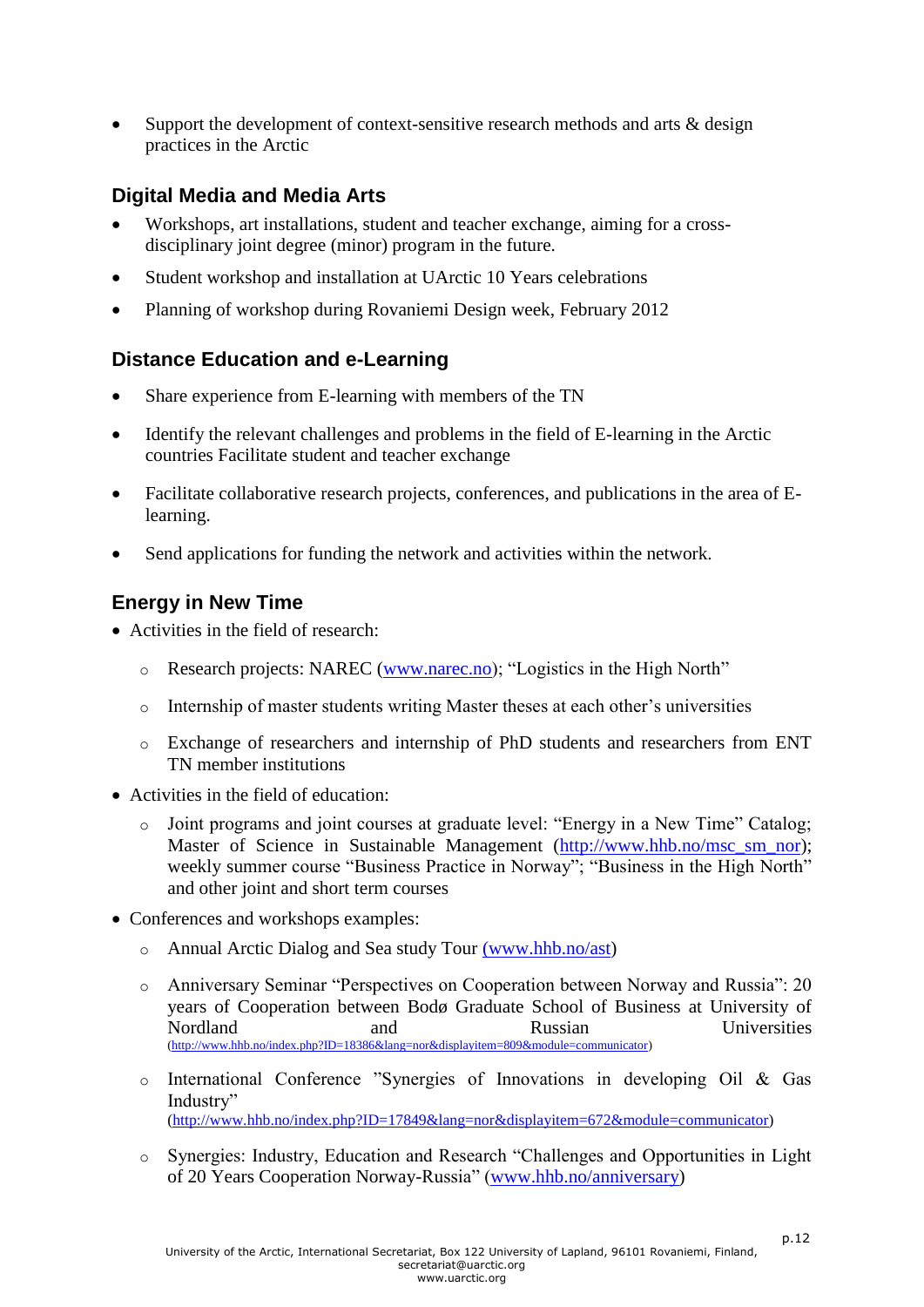o Workshops devoted to the development of join courses portfolio and harmonization of the program content and requirements

 Activities aimed to continue development bilateral as well as multilateral cooperation between ENT TN members and partners

# **Environmental Impact Assessment of Industry Contaminated Areas**

- EU FRP7 are constantly monitored to find suitable calls.
- Funding options for operating the network are explored.
- Establishment and development of a web platform for internal communication.

# **Environmental Training and Education for Sustainable Development of the Arctic (NETESDA)**

Research (joint interdisciplinary international research work on various ecological topics), joint degree programs in various fields ( e.g. Ecology), curriculum development( new courses with implemented interdisciplinary approach), exchange of faculty, sharing resources, study offerings, information development, strong influence governance, etc

 International Round table on the Thematic Network of Environmental Training and Education for Sustainable Development of the Arctic under UArctic, Syktyvkar State University, November, 2011.

# **Geopolitics and Security**

Among planned activities are first, to run annual workshops for the members of the TN as well as for PhD students on political sciences back-to-back to international conferences and seminars, such as NRF Open Assemblies and Calotte Academy; second, to implement the interplay between research and teaching, between senior and young researchers and between science and politics; third, to act as a joint platform for discussion on these matters in general and particularly between the NRF and the UArctic; and final, to launch and run an international research project on the themes.

# **Global Change**

- Develop and deliver new PhD training courses under the [NCM Top Level Research](http://www.uarctic.org/content/2249.link?TargetURL=http://www.toppforskningsinitiativet.org/en/programmer-1/program-1)  [Initiative p](http://www.uarctic.org/content/2249.link?TargetURL=http://www.toppforskningsinitiativet.org/en/programmer-1/program-1)roject "People and ecosystems in a changing world" in 2010-2012. See information on the courses [here.](http://www.uarctic.org/content/2992.link?TargetURL=http://www.uarctic.org/SingleArticle.aspx?m=1003&amid=10351)
- Develop new PhD program on Health and Well-being in the Arctic jointly with Thematic Network on Health and Well-being in the Arctic with NCM Arctic co-operation program funding for 2012-14.
- Partner in NCM Arctic co-operation project ["Arctic virtual learning tools"](http://www.uarctic.org/content/2248.link?TargetURL=http://www.arcticportal.org/vlt) in 2009-2011. In the project new virtual classroom and UArctic Library will be developed and made available for all UArctic members. VLT is now up and running and can be found at [www.vlt.is.](http://www.vlt.is/)
- Plan for future activities for the UArctic Thematic Network on Global Change in the Arctic including plans for future research needs and cooperation.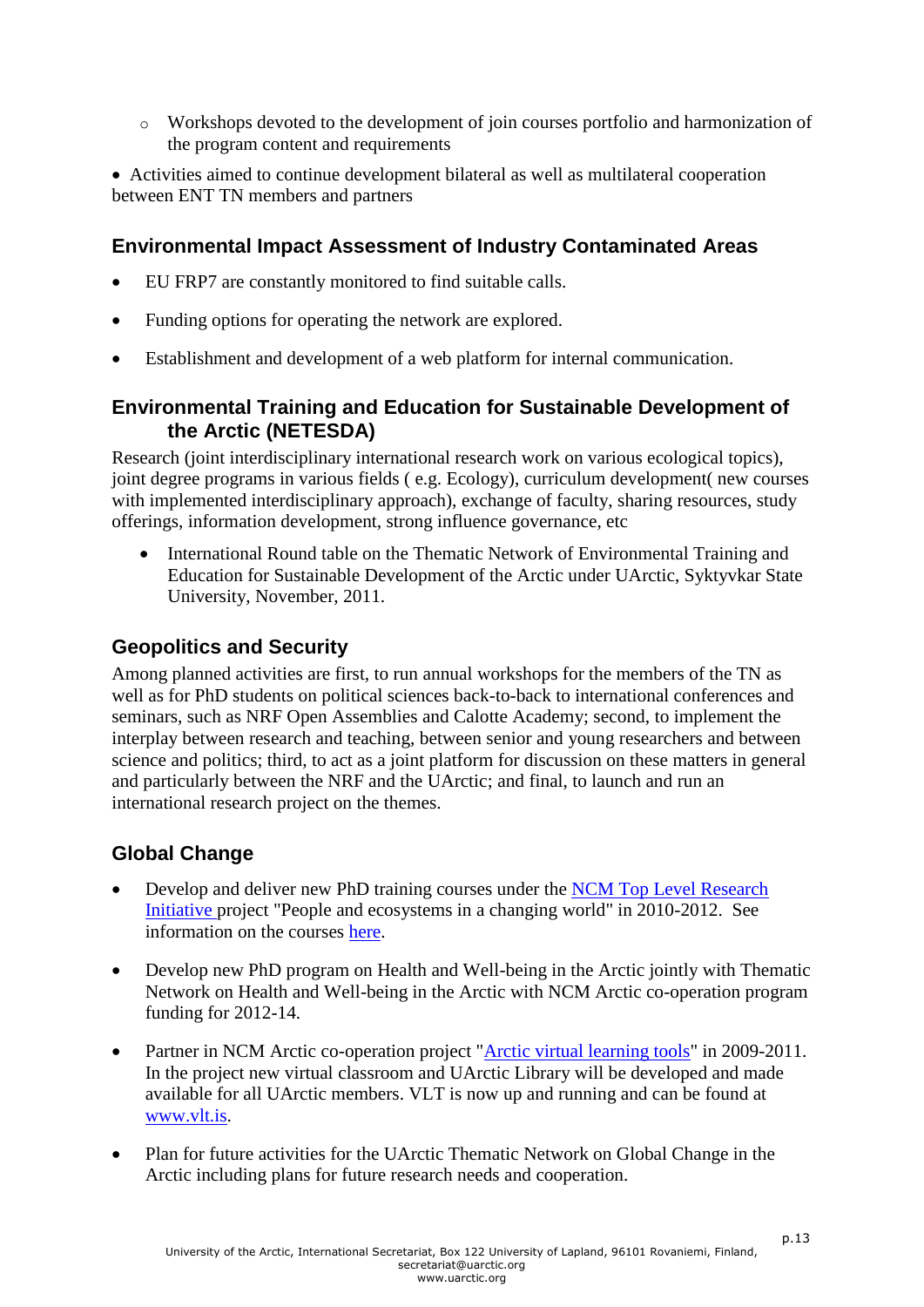• Plan for northern research in relation to possible continuation of ACIA.

# **Health and well-being in the Arctic**

- International Master's program in Health and wellbeing in Circumpolar Area is a joint program under the TN
- International PhD studies jointly and collaboration with other TNs and universities/programs/institutes/networks
- The focus areas at the moment are indigenous health and wellbeing (Sami, First Nations), environmental health, climate change and adaptation
- Exchange program is under the Master's program
- Collaboration with SDWG, AMAP and AHDR give a lot of possibilities in the further development of TN

# **Indigenous Arts and Crafts**

- Curriculum develpoment for net-based education
- Workshops both in artistic work and on discursive level
- Annual conferences
- Duodji gift project for UArctic 10 years celebrations

# **Local and Regional Development in the North**

- Gargia Conference 2011
- Student and teacher exchange
- Course and study program development
- Further develop BCS Advanced emphasis
- Develop an international applied master in regional development in the North
- Regional research and development
- Stimulate joint research and development projects.

# **Managing Small and Medium Sized Enterprises in the North**

- Conducting case studies including comparative case studies
- Organizing courses on case-writing, enabling faculty in the region to develop casematerial from regional businesses
- Develop curriculum and educational material based on real business cases on SME's in the North.
- Organizing internship exchange between educational institutions and businesses in different countries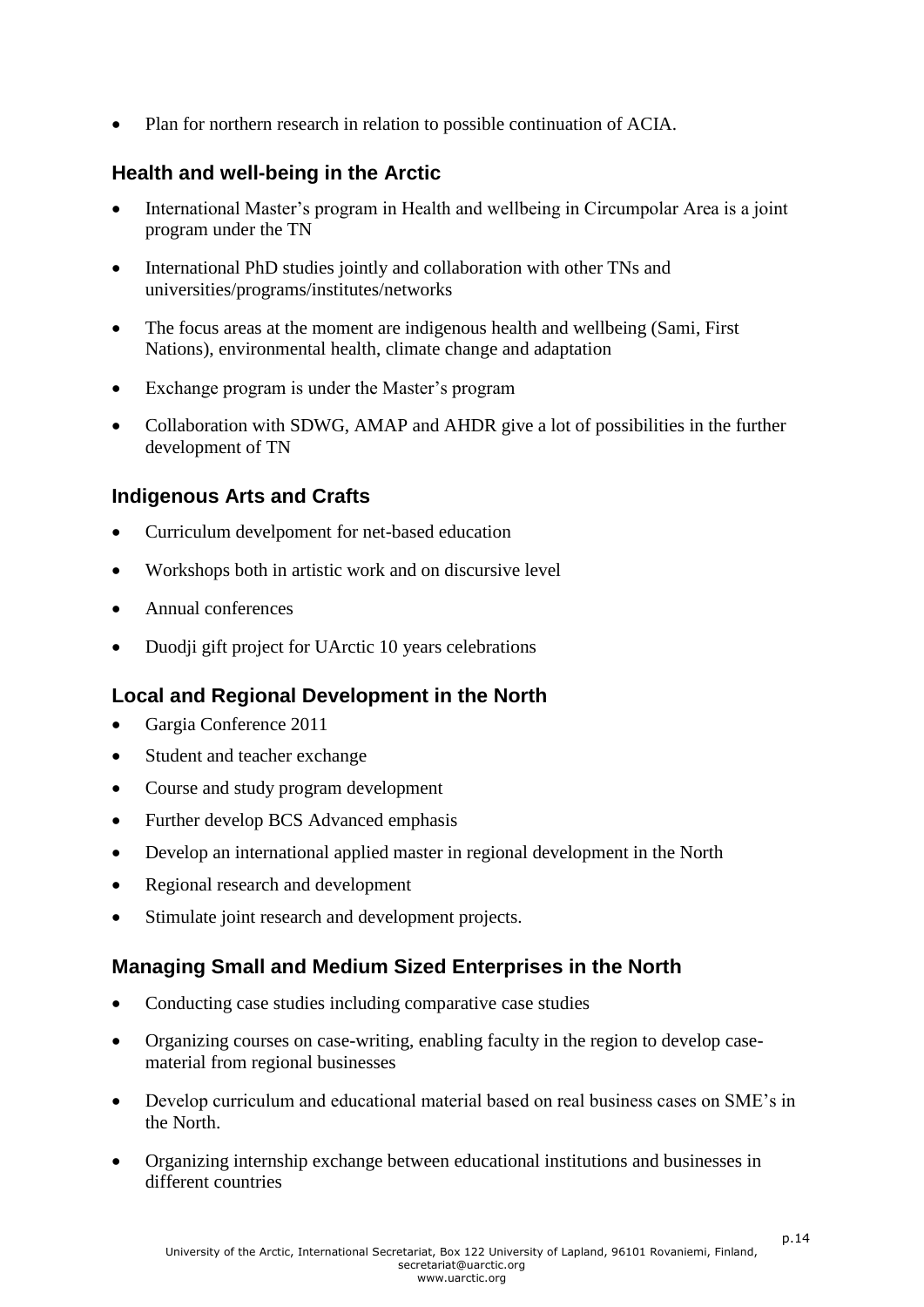- Facilitating the development of contacts and collaboration between business- and management scholars from different countries in the North (e.g. through the dissemination of ongoing research and publications, workshops and faculty exchange).
- Disseminating findings to regional SME's through local workshops or meetings

# **Northern Food Security**

- First Saskatchewan Food Summit, Saskatoon, March 2011
- Organization of the Inaugural Summit: Advancing the Food Security and Self-Sufficiency of Northern Communities (Sept. 2013)
- Research in areas of Plant Cold Hardiness, and Food Production in Northern Regions (e.g. vegetable and fruit production in hoop houses, solar greenhouses).
- Initiation of Joint Degrees in areas of Plant Cold Hardiness, and Northern Agriculture as it relates to Food Security in Northern Communities.

## **Northern Governance**

- Arctic Governance University of Lapland
- Northern Scandinavian Politics and Society-Bodø University College
- Master of Northern Governance and Development ICNGD, USask. The International Centre for Northern Governance and Development will continue expanding and improving upon its signature program.
- Master of Northern and Indigenous Innovation ICNGD and University of Tromsø.
- Integrated degree in Northern Governance and Development ICNGD and Yukon College.

# **Northern Tourism**

The network will work to address gaps in knowledge about northern tourism through comparative, circumpolar research that builds baseline data and profiles. As well, this work will seek to expand our understanding of issues with particular relevance for current challenges and future needs that contributes to the wider academic tourism literature. The network will use a variety of methods to disseminate knowledge, including conferences, publications, community meetings and study materials.

# **Social Work**

- The Conference on Social Work in the High North in Reykjavik, Supporting Healthy Communities through Social Work / 16.08.2011
- Collaboration with the [SW-VirCamp project.](http://www.uarctic.org/digimaker/content/2953.link) The SW-VirCamp project was funded by the EACEA-LLP programme for 2 years and is since 2010 a Consortium of 7 Higher Education Institutions in Europe.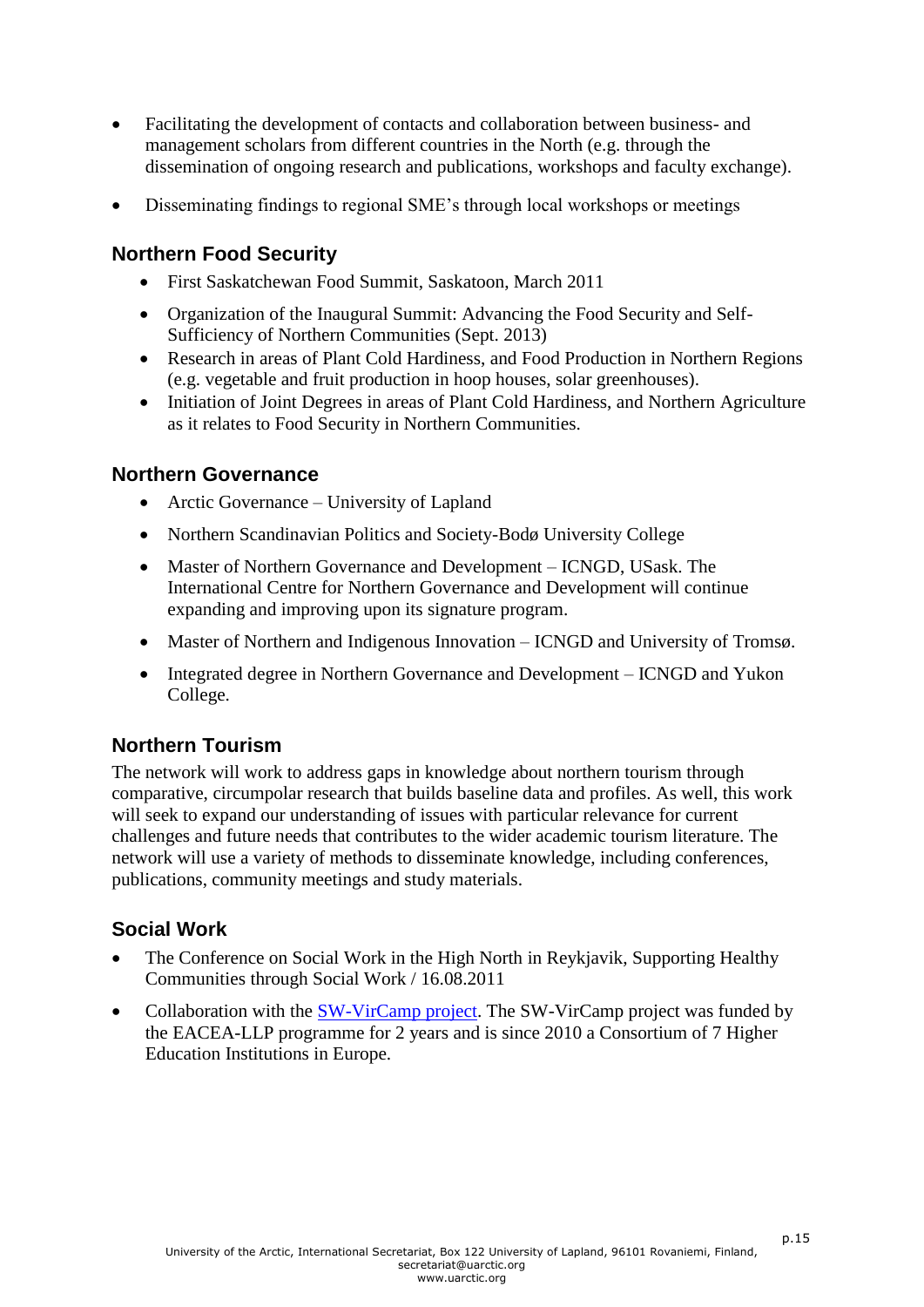# **The Verdde Program**

# **World Images of Indigenous Peoples of the North**

The thematic network makes it possible to spread the results of the research among interested members of UArctic. Within the network it will be possible to conduct such research among peoples all over the Circumpolar North, which will contribute to develop mutual understanding among the Arctic nations and to intergate the scientific results into the Uarctic's educational process.

# *Services to Members*

## **GoNorth**

The GoNorth program, led by an office the University of Tromsø, continued to transition from efforts at direct student marketing towards services that would support the promotion, marketing and recruitment efforts of UArctic's member institutions. These activities include supporting and guiding the development of the UArctic Catalogue, developing workshops aimed at student recruitment and communications staff, and working towards the creation of an online resource portal where members can exchange experiences and best practices in the realm of student recruitment and institutional marketing.

In December 2011, GoNorth and UArctic Catalogue successfully had a joint project approved by the Norwegian Ministry of Northern Affairs, "Global Access to Higher Education in the North," which will provide funding to support the further development of the Catalogue as well as supporting the student recruitment and marketing efforts of our members.

# **Catalogue**

The UArctic Catalogue completed the pilot phase of its redevelopment in 2011 and began the collection of northern-relevant course and programs from UArctic members. Additionally, the Catalogue developed cooperation with APECS on a joint Field School catalogue, and Graduate program catalogue.

The Catalogue has engaged in partnership with GoNorth program on Catalogue development, guidance and oversight to support services to members. The Catalogue is now fully integrated into the 'member profile' pages of UArctic members, displaying relevant courses and programs.

## **Institutes**

**UArctic Institute for Applied Circumpolar Policy i**s a cooperative effort between Dartmouth College and the University of Alaska Fairbanks. The mission of the Institute is to advance the objectives of the UArctic Strategic Plan 2008-2013 by promoting discussion and analysis of critical issues facing the region and its people and to provide appropriate educational opportunities and policy-oriented advice as northern peoples face the challenges resultant from climate change.

**UArctic EALÁT Institute** is a virtual, federal institute established as a legacy of the International Polar Year (IPY), to maintain networks established in the circumpolar north during IPY and to increase the cooperation related to information exchange, research and education in the circumpolar reindeer husbandry in Eurasia.